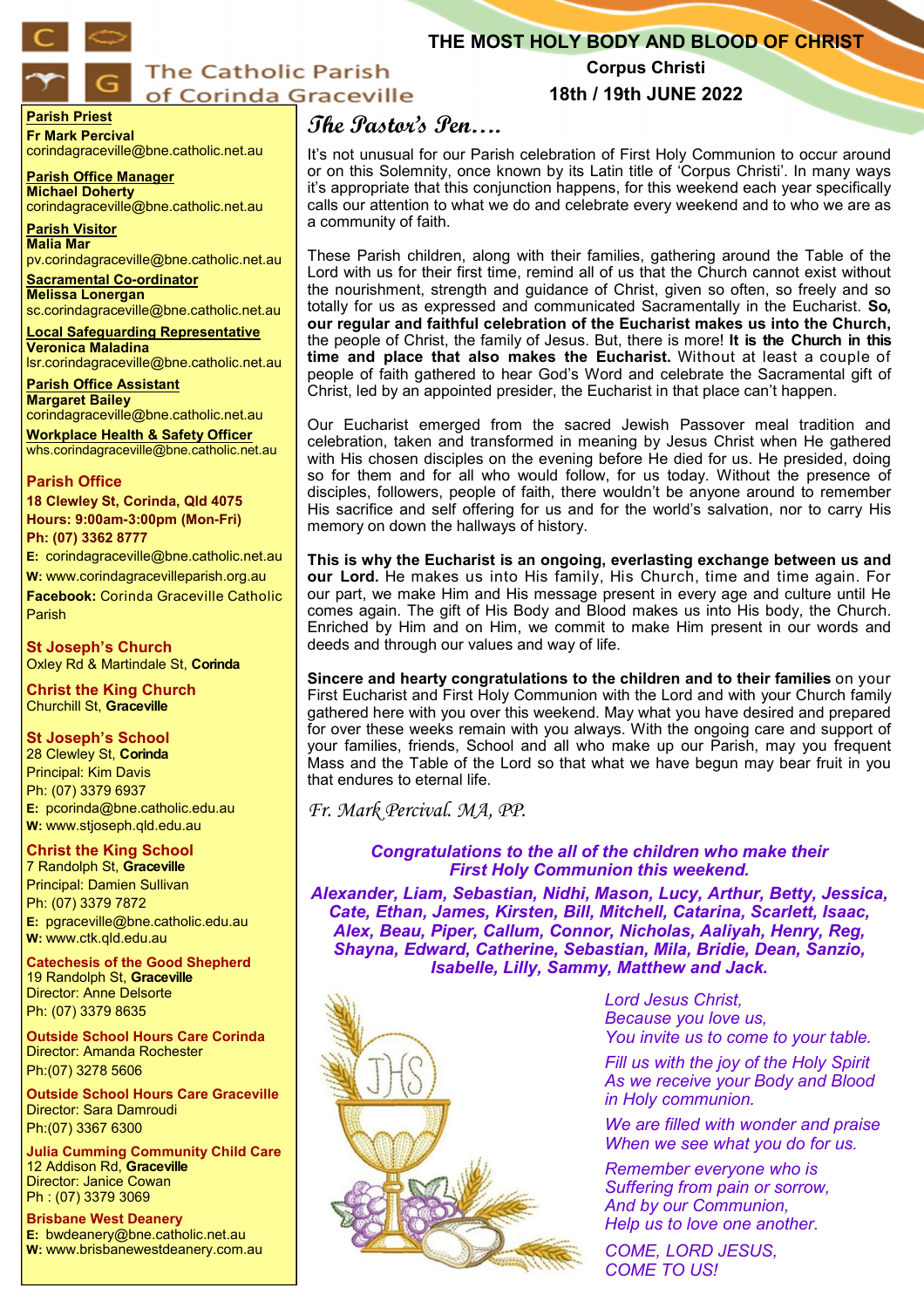*We acknowledge the traditional custodians of these lands on which we gather, the Yuggera and Turrbal peoples, and pay our respects to their Elders past, present and emerging. We acknowledge the continued deep connection and relationship of Aboriginal and Torres Strait Islander peoples to this country and commit ourselves to the ongoing journey of Reconciliation***.**

## **St Vincent de Paul Winter Appeal**

The St Vincent de Paul conference thanks you for your support of our winter appeal. You are helping us to help the needy of our district. Please continue to pray for us. It is not too late to donate to the appeal. Financial assistance to the conference can be provided in the following ways:-



- **Online transfer** to BSB**: 064786 ;** Account Number**: 100026057:** Account name**: SVDP Christ the King and St Joseph's Corinda Graceville Conference.**
- **Deposit** in **any branch of the Commonwealth Bank** to**:** Account identification No**: 4000 0032 5284**; Agent No**: 8064;** Name of account**: Archdiocesan Development Fund.**
- You may also use one of the SVDP envelopes available in the church, and place this (or a plain envelope marked SVDP) with the parish collection or return to the parish office. Donations (not cash) can also be posted to Post Office Box 97, Corinda.

If you would like **a receipt**, please use your name as the reference. Thanks for your support.

# **Parish Assembly: Sunday 17 July 2022 ~ 11.00am to 1.00pm. St Joseph's Hall, Corinda. Followed by a light lunch.**

The three main aims of the Assembly are:

- 1. Sharing of information and data on our place in this area.
- 2. Sharing of information about our Parish's financial reality.
- 3. A time of prayerful and respectful listening to what the people assembled want for our Parish to do and to become.

We are beginning a Parish journey of faith into the future. We do not see the way ahead clearly. The Holy Spirit will lead us on our way. Together as a Parish we will discern what paths the Spirit is opening before us and will listen, learn and plan together.

# **MenAlive Weekend For the Men of Corinda Graceville Parish Saturday 6th & Sunday 7th August in St Joseph' School Hall Corinda**

"I love how the parish weekends of MenAlive can draw in the seeking hearts of men, many of who are living life in a kind of fog. They are uncertain about their life and even afraid of their future. I was one of those men. A MenAlive weekend helped me to see more clearly of my need of God but at the same time sparked a vision and a joy as I linked with other like minded men and we all encouraged each other to rise from our circumstances and Go for God. I have never looked back. My life has been transformed. Men - Seize the moment - Seize this unique opportunity." *John Baker*

## **Stay tuned for more information, or contact Col on 0401 324 469**

**World Meeting of Families' Family Festival ~ Cathedral of St Stephen:** The World Meeting of Families, created by Saint Pope John Paul II in 1994, has been celebrated every three years in a variety of host countries around the world. Like World Youth Day, the World Meeting of Families is a gift to the Church that invites each diocese to place families at the centre of pastoral attention during a kind of "Family Week" in unity with dioceses around the world.

To mark this special week, you are invited to celebrate at the **Archdiocese of Brisbane's Family Festival on Saturday 25th June from 11am to 2.30pm!**  This event will begin with the celebration of a Children's Mass with Archbishop Mark and be followed by family activities on the Cathedral Green. This is sure to be a day of faith and fun as we come together as a community. There will be a petting zoo, jumping castle, food trucks, and faith activities to engage the family. To find out more about the Family Festival, the drawing competition, or to register for free, head to WMOFfamilyfestival.com

Free parking is available underneath the Cathedral and can be accessed from 194 Charlotte Street. Alternatively, the Cathedral is a short walk from Central Train Station and multiple bus stops. A sausage sizzle will be available for a gold coin donation however families are invited to bring their own picnic lunch





100% Australian owned and operated by the **Catholic Church** 

Web: www.holycrossfunerals.com.au Ph: 07 3293 0555 24 Hours 7 Days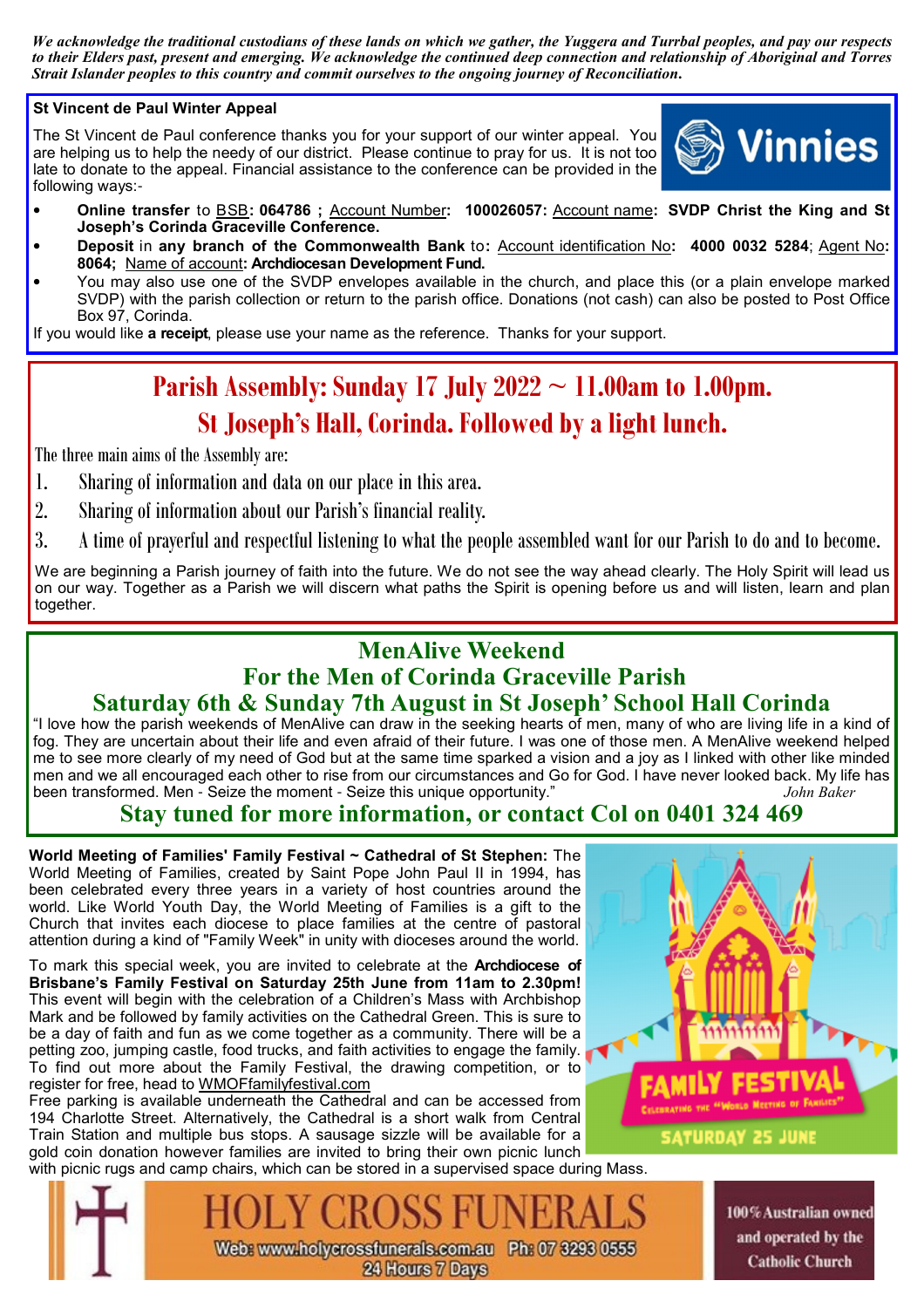**Congratulations to all of the children receiving First Holy Communion this weekend** and welcome to their families and friends who join us for the celebrations.

**Thank you to the Parish Choir:** who lead the singing at the Saturday evening Mass this weekend. The choir will be taking a winter break for a few weeks and will resume practices on 14th July.

**Rest In Peace:** The Funeral Mass for long time parishioner Maureen McNamara will be celebrated at 11am on Thursday 23rd June at St Joseph's Church. Maureen and John (dec'd) raised their three children Kevin, Catherine and Anthony at Oxley, in the family home of over 60 years, quietly contributing to parish life in their gentle manner. Maureen passed away at Bethesda Corinda on Tuesday 14th June. The sympathy and prayerful support of the parish community is offered to Kevin, Catherine, Anthony and their families. *On the day of Baptism Maureen was clothed in Christ. With deep faith she lived out her Christian life. May Christ now enfold Maureen in love and bring her to eternal life.*

**Solemnity of the Most Sacred Heart of Jesus:** Mass will be celebrated at Christ the King Church at 9.30am this Friday 24th June 2022.

**Youth Group Movie Night:** for high school aged youth. To celebrate the end of term the youth group will be having an outing to the movies this coming Friday 24th June. Please contact Malia Mar at the parish office if you wish to participate. Parental permission must be given for youth to attend. For all information contact Malia on 3362 8777 or at pv.corindagraceville@bne.catholic.net.au

**Children's Liturgy of the Word:** has finished for term two. See you all in July after the school holidays!

**St Vincent de Paul:** meets 8am Friday 1st July 2022 at the Parish Office.

**Liturgy Team Meeting:** 10.00am on Saturday 2nd July at the Parish Office.

**Farewell to Father Pio:** who will be leaving in July to a new ministry in New Zealand. Father Pio's last weekend with us will be on 2nd / 3rd July when he will be celebrating the evening Masses. We will have a special opportunity to farewell Father Pio at the 5.30pm Saturday night Mass at St Joseph's on 2nd July. The Fijian choir will sing at this Mass - a fitting send off for our Fijian friend. Supper will be served after Mass. Please bring a plate to share.

**Sausage Sizzle is Back!!** The Sunday night Sausage Sizzle has recommenced after the 6.00pm Mass on the First Sunday of the Month at Christ the King Church. So please stay to have a snack, a cuppa and a chat on Sunday night 3rd July. Thanks to Vivienne and Peter and their helpers for recommencing this hospitality ministry again each first Sunday of the month.

**Parish Pastoral Council Meeting:** 7.00pm on Thursday 7th July at the Parish Office.

**Thank you** to everyone who was present at the dedication of the new stained glass window of St Joseph last weekend and to all of the fine cooks who contributed to the superb morning tea.

**Holy Water:** You may have noticed that the holy water fonts are once again in use at the church entrances. This is yet another symbolic step forward in our "post-Covid" world and an important step in reintroducing our Catholic rituals and practices. But little things like this do not happen unless parishioners step up and help out. The fonts have to be emptied, cleaned, and refilled each week. Thank you to all of those who for many years pre-Covid diligently looked after the fonts at each church. Thank you to all of those who have now answered the call to look after the fonts as we move forward.

**Communion Procession:** another post-Covid change as we move forward is that we have now reintroduced coming forward in two lines to receive Communion. We will no longer process in a single queue, separately from each block of pews (except for the music transept at St Joseph's which only has a single side of pews). Those at Christ the King seated in the pews against the windows please remember not to cross through the centre pews in order to receive Communion. The practice for all those seated in the side pews against the windows is to walk down the side aisle, across the back of the church then proceed up the centre aisle. Please do not traverse through the centre pews. If you have a disability, the Priest or Eucharistic Minister will come to you if you make yourself known prior to Mass.

### **Some Planned Giving envelopes are still available in the pigeon holes at the front entrances of the church. If you make offerings via envelope please collect your Planned Giving envelope packs after Mass.**

*We pray for the good health, strength and healing of:* Ron Atkins, Alan Carr, Bridie Carr, Beryl Clark, George Cole, June Denham, Ian Douglas Coles, Maureen Doherty, Nash Giles, Carla Gill, Rachel Gillespie, Maureen Gleeson, Bob Healy, Myrna Healy, Clare Hickey, Ned Hiller, Mark Inman, Maureen Inman, Anthony Leo, Fr Frank Lourigan, Gordon McCormack, Neil McCormack, Kevin McErlean, Jack McLaughlin, Colin McLeod, Geraldine McLeod, Maureen McNamara, Margaret Mealey, Damien Mollard, Julene Montgomery, Adam Morrison, Monica Morrison, Jan O'Donoghue, Jimmy O'Keefe, Taavi Orupold, Emma Parer, Genevieve Parer, Shelly Parer, Glenda Penna, Dawn Punter, Sr Bernadetta Robinson olsh, Mary Shand, Tony Stark, Sr Cyprian Thureson pbvm, Pauline Thureson, Fr Ho Tran SVD, Geoffrey Trenear, Thao Trinh, Paul Vickers, Rebecca Wallace, Nick Willemsen, Frank Zubeldia. We pray for all who are suffering from Covid19. *We remember and pray for all our parishioners living in aged care.* 

*May the recently deceased rest in peace:* Maureen McNamara, Neville O'Connell, Silas Cerritos Colocho, Peter Jowett, Marsha Foley and for all those who have died from Covid19

*We pray for those whose anniversaries occur about* this *time:* Ellen (Nell) O'Dea, Mary Ennis, Joyce Cheyne, Br William Spillane, Jack and Mary Ledge, Tom Power, John Nolan, Edith Conway, James Gordon McCormack, Clare Bell, Bill Everist, Mel Peterson, David Walker, Ken Orr, Duy Khanh Pham, Eunice Cameron, Clarice Donaldson, Welly Torreson, Patricia Ng, Jane Dalgarno, Josephine Jamieson, Charles Simcock, John Falzon and the deceased members of the McCormack Family.